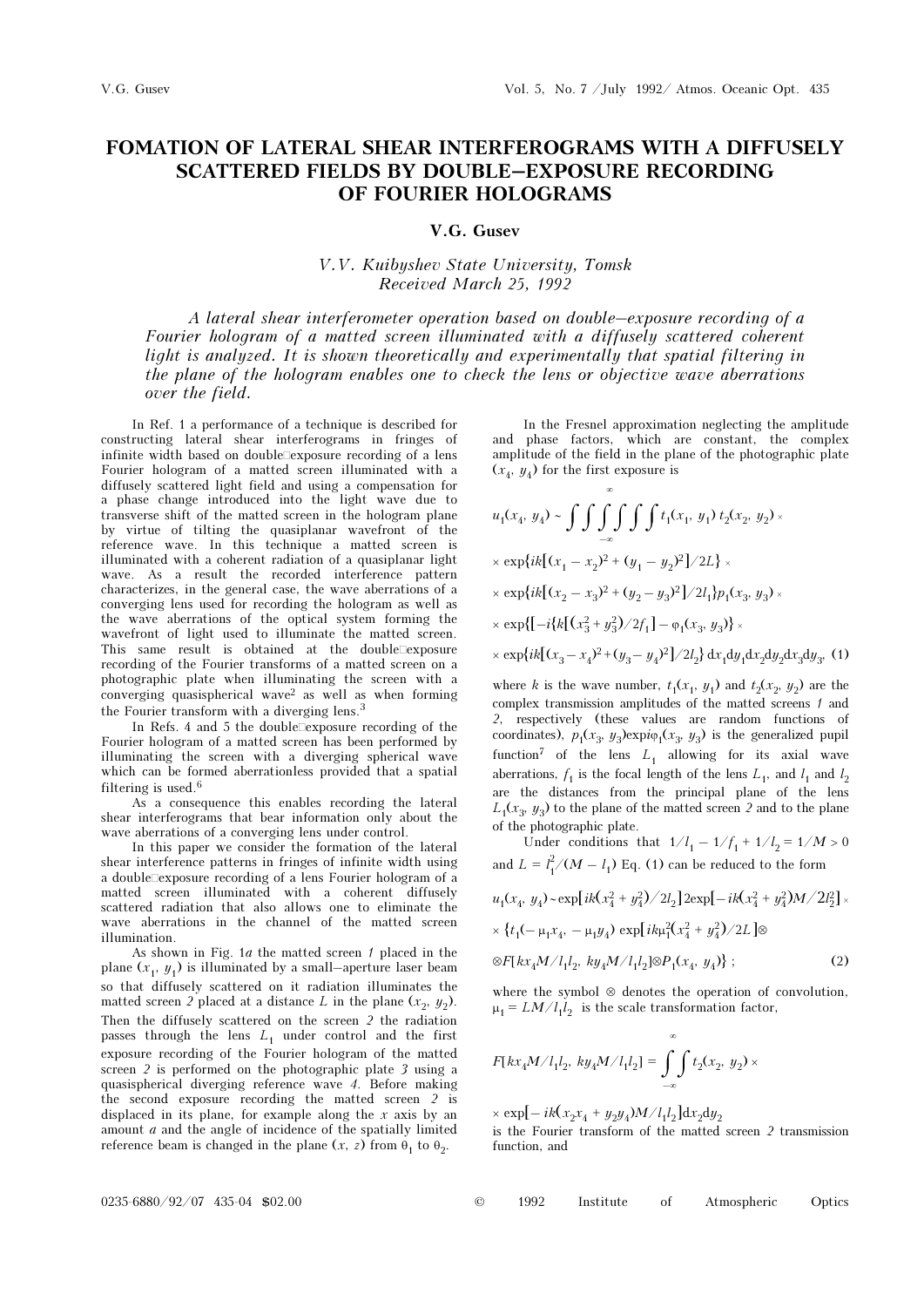$$
P_1(x_4, y_4) =
$$
  
= 
$$
\int_{-\infty}^{\infty} \int p_1(x_3, y_3) \exp\{-ik(x_3x_4 + y_3y_4)/l_2\} dx_3 dy_3
$$

is the Fourier transform of the generalized pupil function of a lens under control.

Within a region in the plane of the photographic plate with the diameter  $D \leq d_1 l_1/M$ , where  $d_1$  is the diameter of the lens  $L_1$  pupil, relation (2) takes the form<sup>5</sup>

$$
u_1(x_4, y_4) \sim \exp[ik(x_4^2 + y_4^2)/(l_2 - M)/2l_2^2] \times
$$
  
 
$$
\times \{t_1(-\mu_1 x_4, -\mu_1 y_4) \exp[i k \mu_1^2 (x_4^2 + y_4^2)/2L] \otimes
$$
  
 
$$
\otimes F[kx_4M/l_1l_2, ky_4M/l_1l_2] \otimes P_1(x_4, y_4)\}.
$$
 (3)

Let the diameter of the laser beam in the plane of the matted screen 1 be  $d_0$ , then the size of the existence domain of the function  $t_1(-\mu_1x_4-\mu_1y_4)$  is determined by the value  $d_0 l_1 l_2 / LM$ . Thus, as it follows from Eq. (3) the field distribution over the plane of the photographic plate corresponds to the Fourier transform of the matted screen 2 transmission function, which is convoluted with the function  $t_1(-\mu_1x_4-\mu_1y_4)\otimes p_1(x_4, y_4)$ . Pulse response of the resultant transform is wider than the pulse response governed by the lens  $L_1$  by the value of the existence domain size of the function  $t_1(-\mu_1x_4-\mu_1y_4)$ . In addition, there is one more term, i.e.,  $\exp[ik(x_4^2 + y_4^2(l_2 - M)/2l_2^2]$ , which describes the distribution of the phase of a diverging spherical wave with the radius of curvature  $l_2^2/(l_2 - M)$ (see Ref. 5).



FIG. 1. The optical schemes used for recording (a) and reconstructing (b) a double–exposure Fourier hologram of a matted screen; 1 and 2) matted screen, 3) photographic plate hologram, 4) reference beam, and 5) plane of recording the interference pattern.  $L_1$  and  $L_2$  are lenses,  $p_1$  is an aperture diaphragm; and,  $p_2$  is a filtering diaphragm.

Based on the known property of the Fourier transform the distribution of the complex amplitude of the diffusely scattered field over the plane of the photographic plate, in the case of the second exposure, can be written by

$$
u_2(x_4, y_4) \sim \exp[ik(x_4^2 + y_4^2)/(l_2 - M)/2l_2^2] \times
$$
  
 
$$
\times \{t_1(-\mu_1 x_4, -\mu_1 y_4) \exp[i k \mu_1^2(x_4^2 + y_4^2)/2L] \otimes \exp(ik a M x_4/l_1 l_2) \times
$$
  
 
$$
\times F[k x_4 M/l_1 l_2, k y_4 M/l_1 l_2] \otimes P_1(x_4, y_4)\}.
$$
 (4)

Within the approach used here the complex amplitudes of reference waves in the plane of the photographic plate take the following form

$$
u_{01}(x_4, y_4) - \exp i \left[ \frac{k}{2r} (x_4^2 + y_4^2) + k x_4 \sin \theta_1 + \varphi_2(x_4, y_4) \right],
$$
  

$$
u_{02}(x_4, y_4) \sim \exp i \left[ \frac{k}{2r} (x_4^2 + y_4^2) + k x_4 \sin \theta_2 + \varphi_2(x_4 + b, y_4) \right],
$$

where  $r = l_2^2/(l_2 - M)$ ,  $\varphi_2(x_4, y_4)$  is a function characterizing the phase distortions of the reference wave owing to wave aberrations of the optical system forming it, and  $b$  is the shift caused by the change of the slope angle of the spatially limited reference beam before the second exposure.

The distribution of light intensity over the double– exposure hologram is presented then as a sum of two intensity distributions being the interferograms produced by the object and reference beams, respectively

$$
I(x_4, y_4) \sim [u_1(x_4, y_4) + u_{01}(x_4, y_4)] [u_1(x_4, y_4) ++ u_{01}(x_4, y_4)]^* + [u_2(x_4, y_4) + u_{02}(x_4, y_4)] \times\times [u_2(x_4, y_4) + u_{02}(x_4, y_4)]^*.
$$
 (5)

Let us then assume the amplitude transmission coefficient of the hologram to be a linear function of the intensity. Let the hologram be illuminated with a plane monochromatic wave incident on the hologram at an angle  $\theta_1$  with respect to its plane, the complex amplitude of the wave being represented by the function  $\exp ikx_s \sin\theta_1$ . Then, as it follows from Eqs. (3), (4), and (5), the distribution of field over the hologram plane in the minus first order of diffraction is

$$
u(x_4, y_4) \sim \exp{-i\varphi_2(x_4, y_4)} \{t_1(-\mu_1 x_4, -\mu_1 y_4) \times
$$
  
\n
$$
\times \exp[i k \mu_1^2 (x_4^2 + y_4^2)/2L] \otimes \{F[k x_4 M / l_1 l_2, k y_4 M / l_1 l_2] \otimes
$$
  
\n
$$
\otimes P_1(x_4, y_4)\} + \exp[i k x_4 \sin \theta_1 - k x_4 \sin \theta_2 - \varphi_2(x_4 + b, y_4)] \times
$$
  
\n
$$
\times \{t_1(-\mu_1 x_4, -\mu_1 y_4) \exp[i k \mu_1^2 (x_4^2 + y_4^2)/2L] \otimes
$$
  
\n
$$
\exp[i k a M / l_1 l_2) F[k x_4 M / l_1 l_2, k y_4 M / l_1 l_2] \otimes P_1(x_4, y_4) .
$$
 (6)

The period of the function  $\exp(ikaMx_4/l_1l_2)$  entering into this formula is  $\lambda l_1 l_2 / aM$ , where  $\lambda$  is the wavelength of coherent light used for recording and reconstructing of the hologram. If this period is not less than the existence domain size of the function  $t_1(-\mu_1 x_4, -\mu_1 y_4)$ , what is valid when  $a \leq \lambda L/d_0$ , or in other words, when the amount of the matted screen 2 shift before the second exposure does not exceed the size of a minimum objective speckle<sup>8</sup> in its plane, in Eq.  $(6)$ one can remove the factor characterizing linear distribution of the phase from the integrand of the integral of convolution with the function  $t_1(-\mu_1 x_4, -\mu_1 y_4) \exp[i k \mu_1^2 (x_4^2 + y_4^2)/2L]$ . As a result, under condition that  $\sin\!\theta_2-\sin\!\theta_1+aM/l_1l_2=0$ relation (6) is reduced to the form

$$
u(x_4, y_4) \sim \exp - i\varphi_2(x_4, y_4) \{t_1(-\mu_1 x_4, -\mu_1 y_4) \times
$$
  
 
$$
\times \exp[i k \mu_1^2 (x_4^2 + y_4^2)/2L] \otimes \{F[k x_4 M / l_1 l_2, k y_4 M / l_1 l_2] \otimes
$$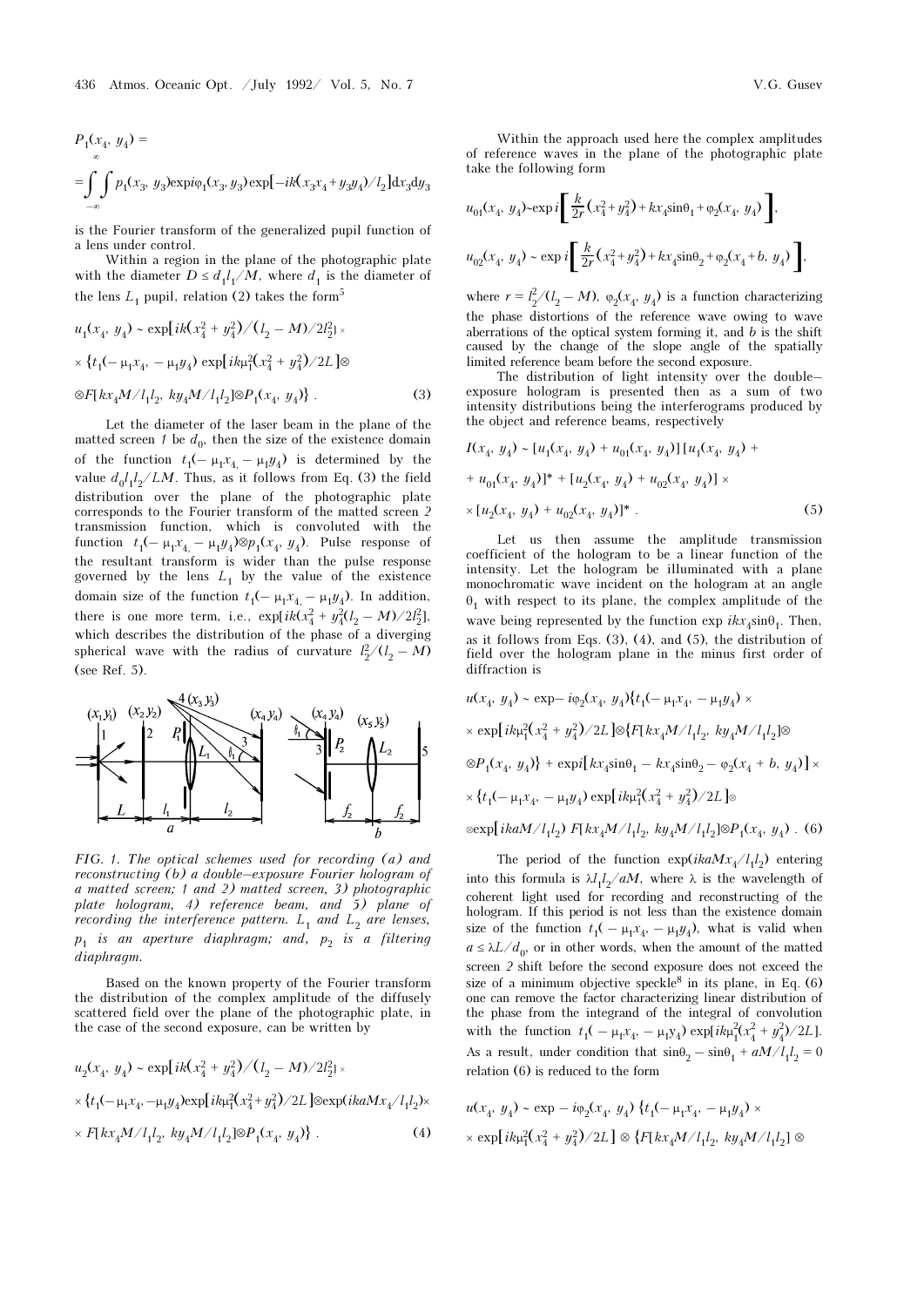$$
\otimes P_1(x_4, y_4) \} + \exp{-i\varphi_2(x_4 + b, y_4)} \{t(-\mu_1 x_4, -\mu_1 y_4) \times
$$
  
× 
$$
\exp[i k \mu_1^2 (x_4^2 + y_4^2) / 2L] \otimes F[k x_4 M / l_1 l_2, k y_4 M / l_1 l_2] \otimes
$$
  

$$
\otimes \exp[-ik a M x_4 / l_1 l_2) P_1(x_4, y_4).
$$
 (7)

As can be seen from Eq. (7), the subjective speckle fields of two exposures coincide in the plane of hologram when the relative angle of slope between them is  $\alpha = aM/l_1l_2$ . That means that in the hologram plane the interference pattern formed due to aberrations of the reference wave is localized.<sup>5</sup> If an opaque screen  $P_2$  (see Fig. 1b) with a hole is placed in the hologram plane so that the hole center is on the optical axis and if the width of an interference fringe of the interference pattern localized in the hologram plane does not exceed the diameter of the hole, i.e., the condition that  $\varphi_2(x_4 + b, y_4) - \varphi_2(x_4, y_4) \leq \pi$ is fulfilled the diffraction field at the exit of the hole is

$$
u(x_4, y_4) \sim p_2(x_4, y_4) \{t_1(-\mu_1 x_4, -\mu_1 y_4) \exp[i k \frac{2}{3}(x_4^2 + y_4^2)/2L] \otimes
$$
  
 
$$
\otimes \{F[kx_4 M/l_1 l_2, ky_4 M/l_1 l_2] \otimes [1 +
$$
  
+ 
$$
\exp(-ik \alpha M x_4/l_1 l_2) [P_1(x_4, y_4) \},
$$
 (8)

where  $p_2(x_4, y_4)$  is the transmission function of the screen with a round hole.<sup>9</sup>

Let the light field in the back focal plane of the lens  ${\cal L}_2$ (see Fig. 1*b*;  $f_2$  is the lens  $L_2$  focal length) be represented by the Fourier integral of the light field in the plane of spatial filtration, then, by making use of the basic Fourier integral relations, we have

$$
u(x_5, y_5) \sim \{F(x_5, y_5)t_2(-\mu_2 x_5, -\mu_2 y_5) p_1(-\mu_3 x_5, -\mu_3 y_5) \times
$$
  
× exp  $i\varphi_1(-\mu_3 x_5, -\mu_3 y_5) + F(x_5, y_5)t_2(-\mu_2 x_5, -\mu_2 y_5) \times$   
×  $p_1(-\mu_3 x_5 - aM/l_1, -\mu_3 y_5) \exp i\varphi_1(-\mu_3 x_5 - aM/l_1, -\mu_3 y_5)\}\otimes$ 

$$
\otimes P_2(x_5, y_5) \tag{9}
$$

where  $\mu_2 = l_1 l_2 / f_2 M$  and  $\mu_3 = l_2 / f_2$  are the coefficients of

scale transformation, and  $F(x_5, y_5) = \int \int t_1(-\mu_1 x_4, -\mu_1 y_4) \times$ –∞

 $\times \exp[i k \mu_1^2 (x_4^2 + y_4^2)/2L] \exp[-ik(x_4x_5 + y_4y_5)/f_2] dx_4 dy_4$ , and

$$
P_2(x_5,\ y_5)=\int\limits_{-\infty}\int p_2(x_4,\ y_4)\exp[-\,i k(x_4x_5+y_4y_5)/f_2\}\mathrm{d}x_4\mathrm{d}y_4
$$

are the Fourier transforms of the corresponding functions.

As follows from relation (9), the identical speckle fields of both exposures in the plane of the matted screen image coincide within the region in which the images of the lens  $L_1$ pupil overlap. This means, in turn, that the interference pattern is localized in the plane  $(x_5, y_5)$ . Virtually, if the period of the function  $\exp i\varphi_1(-\mu_3x_5, -\mu_3y_5)$  + +  $\exp i\varphi_1$ ( –  $\mu_3 x_5 - aM/l_1l_2$ , –  $\mu_3 y_5$ ) is at least an order of magnitude10 greater than the size of a speckle, determined by the width of the function  $F(x_5, y_5) \otimes P_2(x_5, y_5)$ , then in relation (9) this function can be removed from the integrand of the convolution integral. The superposition of the

correlated speckle fields of both exposures yields, in the plane of recording the image of the matted screen 2, the following distribution of the illumination:

$$
I(x_5, y_5) \sim \{1 + \cos[\varphi_1(-\mu_3 x_5 - aM/l_1, -\mu_3 y_5) - \varphi_1(-\mu_3 x_5, -\mu_3 y_5)\} \mid F(x_5, y_5) \ t_2(-\mu_2 x_5, -\mu_2 y_5) \otimes P_2(x_5, y_5) \mid^2
$$
\n(10)

which describes the speckle structure modulated by interference fringes of the interference pattern that, in fact, is the lateral shear interferogram in the fringes of infinite width and characterizes the axial wave aberrations of the lens  $L_1$ . A shift of the filtering hole along the direction of the shift of the matted screen 2 enables controlling the lens  $L_1$  over the field.<sup>5</sup>

As follows from expression (10) the size of the speckle in the plane of interference pattern recording is determined by the width of the function  $F(x_5, y_5) \otimes P_2(x_5, y_5)$ . If the diameter of the filtering diaphragm  $P_2$  (see Fig. 1b) is greater than the existence domain size of the function  $t_1(-\mu_1x_4, -\mu_1y_4)$ , then the interference pattern modulates the objective speckle structure, and the size of a speckle  $\lambda f_2 LM/d_0 l_1 l_2$  is determined by the width of the function  $F(x_5, y_5)$ . As a result one can improve the sensitivity of a lateral shear interferometer by reducing the diameter of a laser beam in the plane of the matted screen  $\ell$  (see Fig. 1a) since in this case the shift of the matted screen 2 can be increased. It should be noted, however, that in this case the size of an objective speckle in the plane of image recording of the matted screen 2 (see Fig. 1b) increases that leads to a decrease of the interference pattern contrast,10 because the period of the interference fringes becomes comparable with the size of a speckle. On the other hand, a reduction of the objective speckle size in the plane of the matted screen 2 (see Fig. 1a) increases the contrast of the interference pattern in the plane<sup>5</sup> of its recording but decreases the sensitivity of the lateral shear interferometer.

As shown in Ref. 5, for spatial filtration to be performed on the optical axis in the plane of the image of the matted screen 2 one needs to record the interference pattern localized in the plane of the hologram.

In the experiment the double–exposure Fourier holograms of the matted screen were recorded on photographic plates of the type Mikrat–VRL using an LG–44 He–Ne laser at the wavelength 0.63 μm whose radiation was focused with an objective of 250–mm focal length onto the matted glass screen for forming a coherent diffusely scattered illumination field. As an example Fig. 2 shows interferograms obtained when performing spatial filtering in the plane of the hologram by reconstructing a hologram with a small aperture ( $\approx 2$  mm) laser beam. The interference pattern shown in Fig. 2a characterizes the spherical aberration of the lens  $L_1$  with  $f_1 = 120$  mm and its pupil diameter  $d_1 = 50$  mm with post focal defocusing, the interference pattern being reconstructed at a point on the optical axis. Using this lens under control the double–exposure recording of a hologram was performed for  $l_1 = 55$  mm,  $l_2 = 300$  mm, and  $L = 145$  mm. In the channel forming the reference wave the laser beam was first expanded with a collimator and then transformed with an objective into a diverging quasispherical reference beam with the radius of curvature  $r = 402$  mm in the plane of the photographic plate. Prior to making the second exposure recording the matted screen 2 (see Fig. 1a) was shifted perpendicularly to the optical axis by an amount  $a = (0.15 \pm 0.002)$  mm and the slope angle of the reference beam was changed by an amount  $\Delta\theta = 2'$  and  $20'' \pm 10''$ .